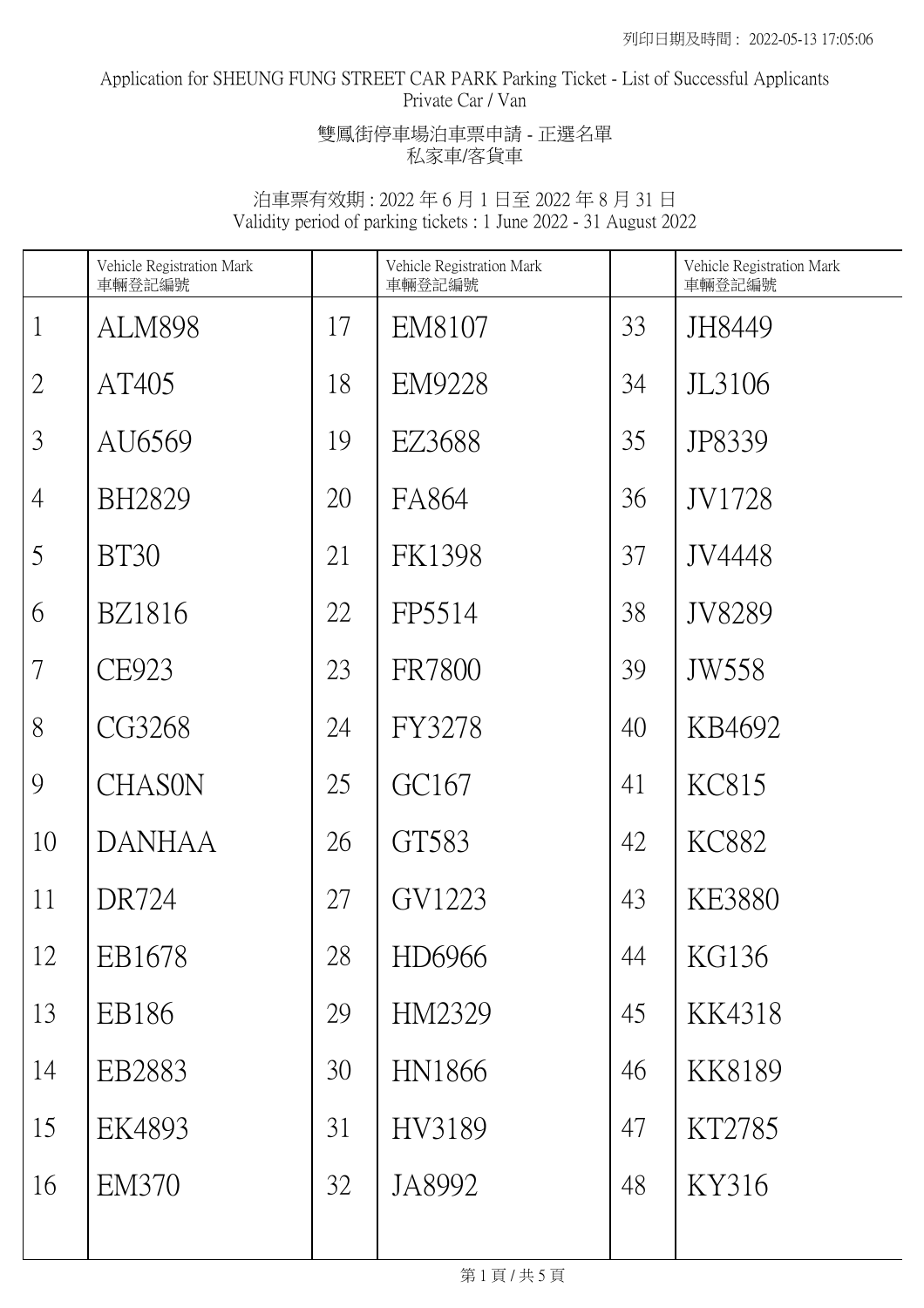|    | Vehicle Registration Mark<br>車輛登記編號 |    | Vehicle Registration Mark<br>車輛登記編號 |     | Vehicle Registration Mark<br>車輛登記編號 |
|----|-------------------------------------|----|-------------------------------------|-----|-------------------------------------|
| 49 | LG965                               | 69 | NC7773                              | 89  | RF7919                              |
| 50 | LH8902                              | 70 | ND1422                              | 90  | <b>RG182</b>                        |
| 51 | LU1420                              | 71 | NH8906                              | 91  | RG2907                              |
| 52 | LZ8885                              | 72 | NK136                               | 92  | RK1885                              |
| 53 | MA4228                              | 73 | NN9668                              | 93  | RN4756                              |
| 54 | MB7747                              | 74 | NR9203                              | 94  | RX6696                              |
| 55 | MC1633                              | 75 | PA <sub>9</sub>                     | 95  | RX8156                              |
| 56 | MG1898                              | 76 | PB263                               | 96  | RZ5868                              |
| 57 | MG8789                              | 77 | PH3330                              | 97  | SA4063                              |
| 58 | MH6986                              | 78 | PK3639                              | 98  | SB9791                              |
| 59 | MH741                               | 79 | PM1726                              | 99  | SE7248                              |
| 60 | <b>MK390</b>                        | 80 | PN2082                              | 100 | <b>SF803</b>                        |
| 61 | ML9015                              | 81 | PN6049                              | 101 | SH2886                              |
| 62 | MS9281                              | 82 | PR1479                              | 102 | SH3728                              |
| 63 | MV4795                              | 83 | PW6163                              | 103 | SH5428                              |
| 64 | MW3759                              | 84 | PY1213                              | 104 | SJ4478                              |
| 65 | MY1978                              | 85 | PY7055                              | 105 | SK632                               |
| 66 | MY8327                              | 86 | <b>RA7730</b>                       | 106 | SL6379                              |
| 67 | <b>NB855</b>                        | 87 | RB1314                              | 107 | SM4493                              |
| 68 | <b>NB927</b>                        | 88 | RC6955                              | 108 | <b>SN827</b>                        |
|    |                                     |    |                                     |     |                                     |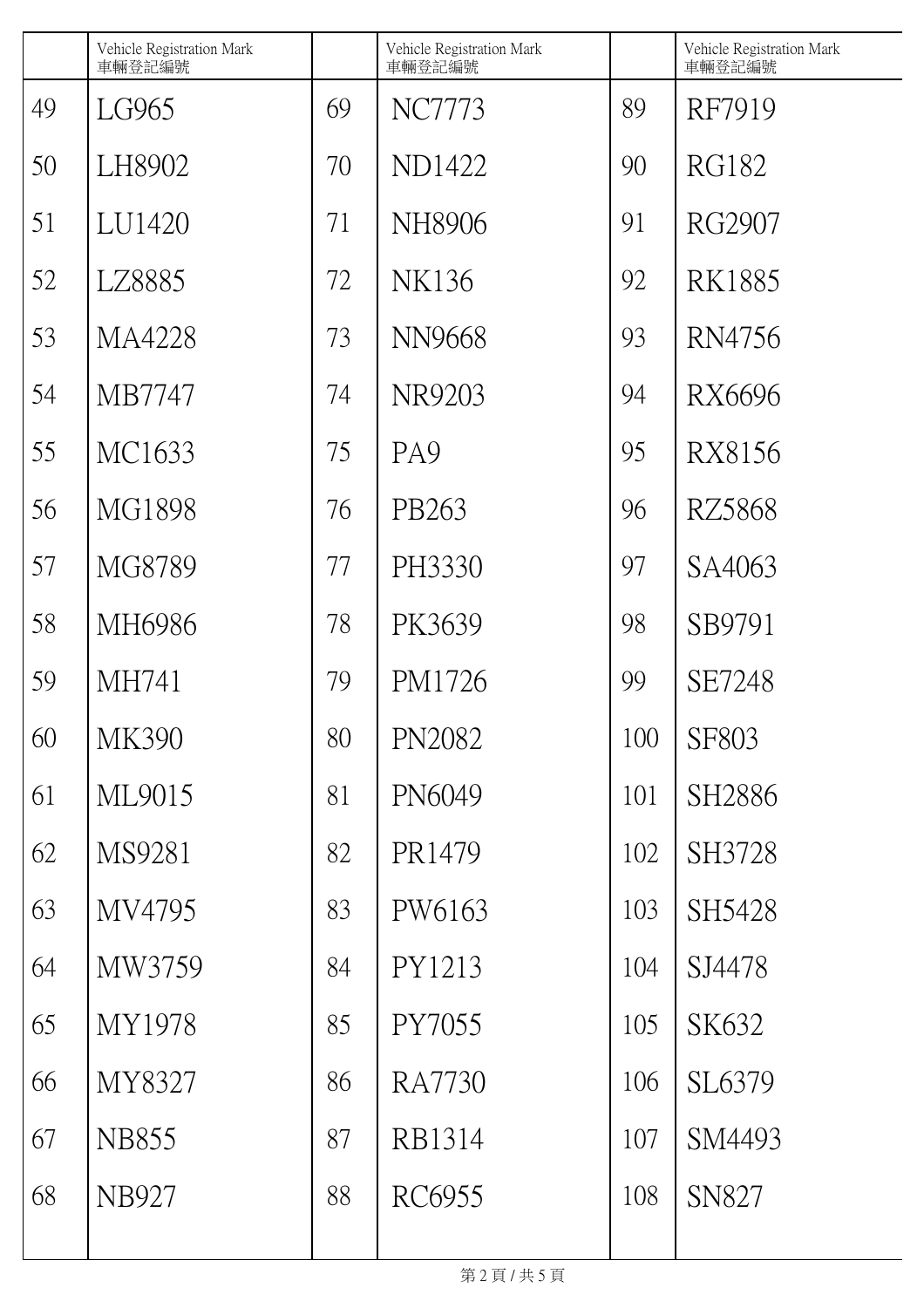|     | Vehicle Registration Mark<br>車輛登記編號 |     | Vehicle Registration Mark<br>車輛登記編號 |     | Vehicle Registration Mark<br>車輛登記編號 |
|-----|-------------------------------------|-----|-------------------------------------|-----|-------------------------------------|
| 109 | SP4001                              | 129 | TU5989                              | 149 | UZ8170                              |
| 110 | SS3704                              | 130 | <b>TV8002</b>                       | 150 | VA872                               |
| 111 | SU2686                              | 131 | TW1006                              | 151 | VC5840                              |
| 112 | SU2765                              | 132 | TX5646                              | 152 | VD3988                              |
| 113 | SV6393                              | 133 | UD2739                              | 153 | VE5182                              |
| 114 | SV6479                              | 134 | UD6383                              | 154 | VG5321                              |
| 115 | SV9979                              | 135 | UE2732                              | 155 | VG8410                              |
| 116 | TA3990                              | 136 | UF1635                              | 156 | VH792                               |
| 117 | TA6676                              | 137 | UF6233                              | 157 | VJ6394                              |
| 118 | TE4333                              | 138 | <b>UG7872</b>                       | 158 | VL7960                              |
| 119 | TF2468                              | 139 | UJ1038                              | 159 | VM8793                              |
| 120 | <b>TK7340</b>                       | 140 | UJ3930                              | 160 | <b>VR5860</b>                       |
| 121 | TM7249                              | 141 | <b>UL3306</b>                       | 161 | VS5436                              |
| 122 | TN2033                              | 142 | UL5817                              | 162 | VS6925                              |
| 123 | TN2103                              | 143 | <b>US469</b>                        | 163 | VS8403                              |
| 124 | <b>TN884</b>                        | 144 | <b>UU549</b>                        | 164 | VW9918                              |
| 125 | <b>TR296</b>                        | 145 | <b>UV7879</b>                       | 165 | VY9222                              |
| 126 | TT3018                              | 146 | UX4576                              | 166 | WA502                               |
| 127 | TT6913                              | 147 | UZ398                               | 167 | WB1015                              |
| 128 | TU1079                              | 148 | UZ4680                              | 168 | WB4908                              |
|     |                                     |     |                                     |     |                                     |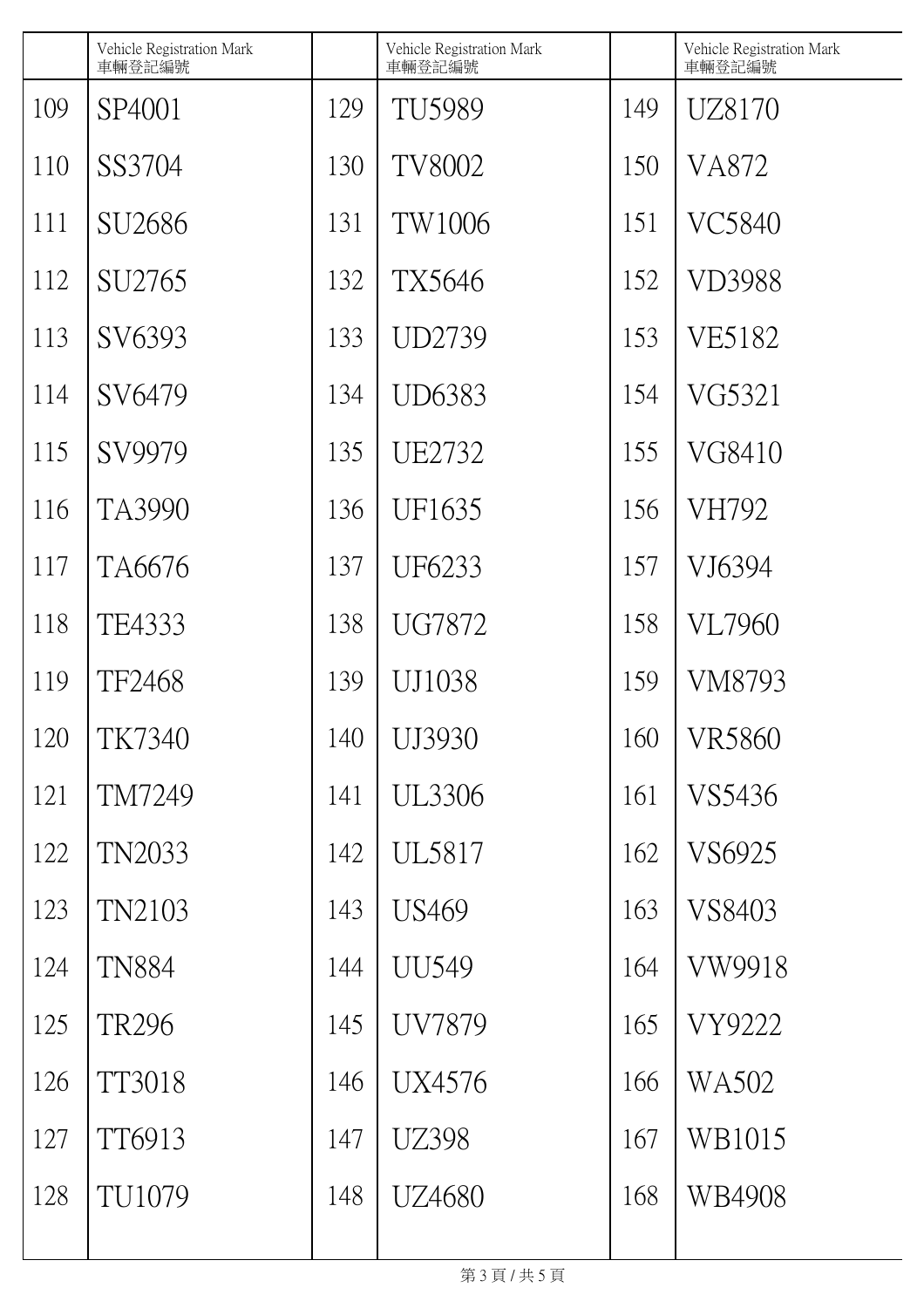|     | Vehicle Registration Mark<br>車輛登記編號 |     | Vehicle Registration Mark<br>車輛登記編號 |     | Vehicle Registration Mark<br>車輛登記編號 |
|-----|-------------------------------------|-----|-------------------------------------|-----|-------------------------------------|
| 169 | WC2038                              | 189 | WW9735                              | 209 | XJ3736                              |
| 170 | WC5971                              | 190 | WX8120                              | 210 | XL2594                              |
| 171 | WC8727                              | 191 | WY2513                              | 211 | XL8713                              |
| 172 | WE226                               | 192 | WY4863                              | 212 | XM4033                              |
| 173 | WE9178                              | 193 | WZ7898                              | 213 | XN9422                              |
| 174 | WG4175                              | 194 | WZ8417                              | 214 | XP8720                              |
| 175 | WK6047                              | 195 | XA2430                              | 215 | XP9608                              |
| 176 | WM2629                              | 196 | XA5567                              | 216 | XR2221                              |
| 177 | WP6596                              | 197 | XA990                               | 217 | XR4587                              |
| 178 | WR9813                              | 198 | XB6440                              | 218 | XR7875                              |
| 179 | WS7124                              | 199 | XD7063                              | 219 | XR8393                              |
| 180 | WT7957                              | 200 | XD712                               | 220 | XS2767                              |
| 181 | WU4624                              | 201 | <b>XE7250</b>                       | 221 | XS5967                              |
| 182 | WU6892                              | 202 | XF1329                              | 222 | XS8791                              |
| 183 | WV1527                              | 203 | XF3807                              | 223 | XU2676                              |
| 184 | WV4907                              | 204 | XG7073                              | 224 | XU5862                              |
| 185 | WV8885                              | 205 | XG7088                              | 225 | XU6366                              |
| 186 | WW6078                              | 206 | XG8061                              | 226 | XU7946                              |
| 187 | WW7903                              | 207 | XH2576                              | 227 | XU8382                              |
| 188 | WW9416                              | 208 | XH5059                              | 228 | XV4862                              |
|     |                                     |     |                                     |     |                                     |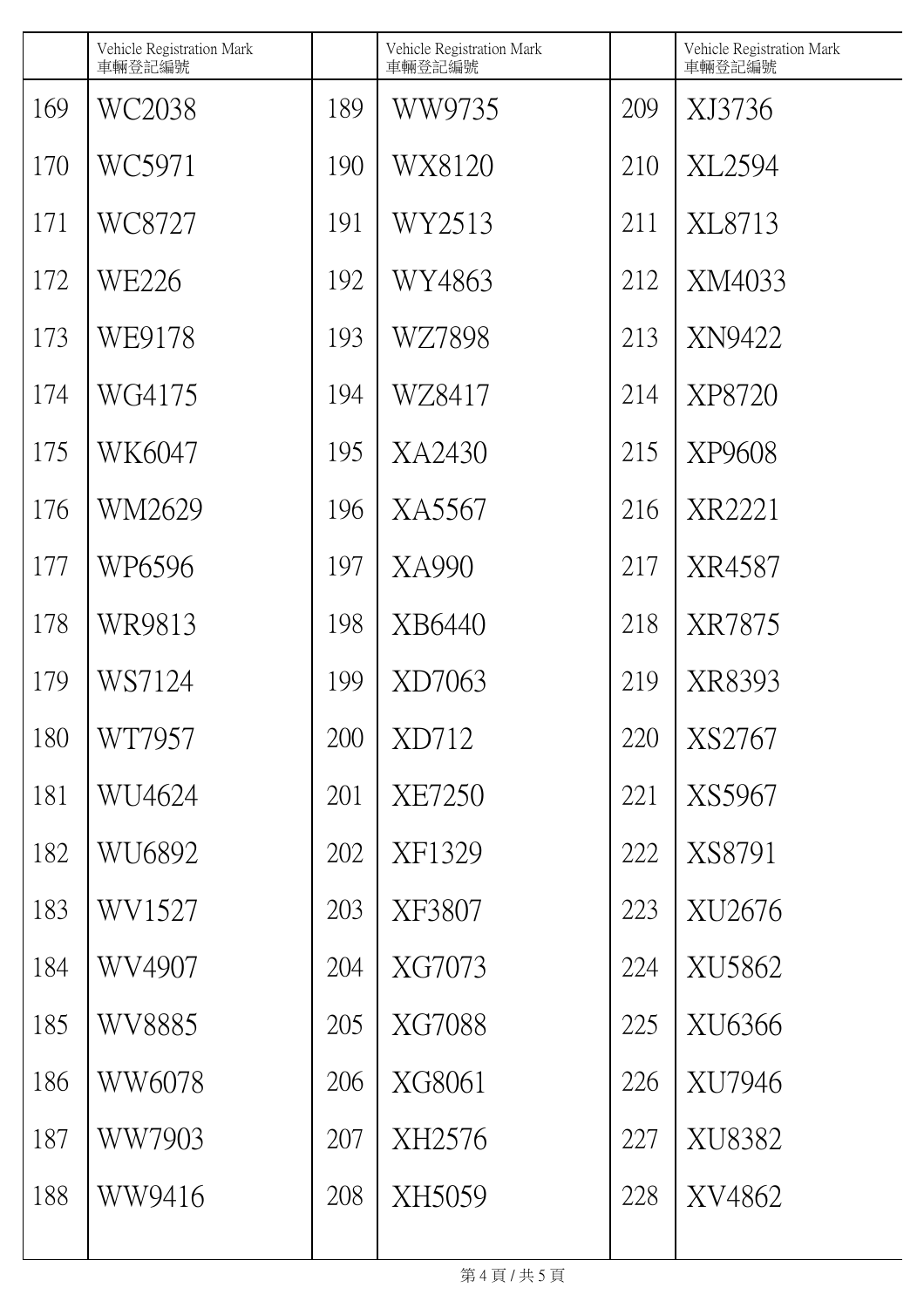|     | Vehicle Registration Mark<br>車輛登記編號 | Vehicle Registration Mark<br>車輛登記編號 | Vehicle Registration Mark<br>車輛登記編號 |
|-----|-------------------------------------|-------------------------------------|-------------------------------------|
| 229 | XW3640                              |                                     |                                     |
|     |                                     |                                     |                                     |
|     |                                     |                                     |                                     |
|     |                                     |                                     |                                     |
|     |                                     |                                     |                                     |
|     |                                     |                                     |                                     |
|     |                                     |                                     |                                     |
|     |                                     |                                     |                                     |
|     |                                     |                                     |                                     |
|     |                                     |                                     |                                     |
|     |                                     |                                     |                                     |
|     |                                     |                                     |                                     |
|     |                                     |                                     |                                     |
|     |                                     |                                     |                                     |
|     |                                     |                                     |                                     |
|     |                                     |                                     |                                     |
|     |                                     |                                     |                                     |
|     |                                     |                                     |                                     |
|     |                                     |                                     |                                     |
|     |                                     |                                     |                                     |
|     |                                     |                                     |                                     |
|     |                                     |                                     |                                     |
|     |                                     |                                     |                                     |
|     |                                     |                                     |                                     |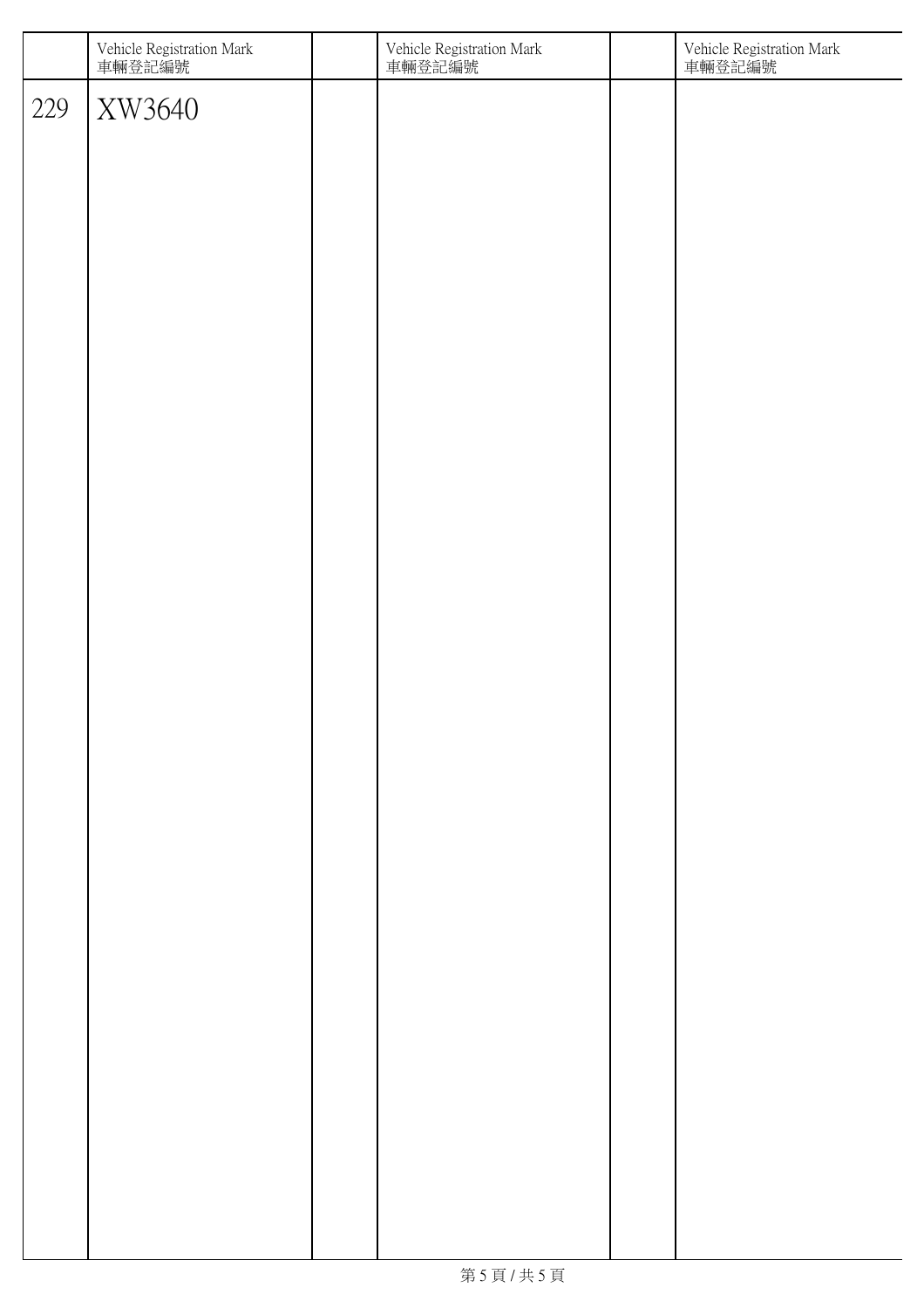# Application for SHEUNG FUNG STREET CAR PARK Parking Ticket - List of Waiting Applicants Private Car / Van

### 雙鳳街停車場泊車票申請 - 候補名單 私家車/客貨車

| Priority<br>次序 | Vehicle Registration Mark<br>車輛登記編號 | Priority<br>次序 | Vehicle Registration Mark<br>車輛登記編號 | Priority<br>次序 | Vehicle Registration Mark<br>車輛登記編號 |
|----------------|-------------------------------------|----------------|-------------------------------------|----------------|-------------------------------------|
| $\mathbf{1}$   | UY8362                              | 19             | UR6032                              | 37             | NX8160                              |
| $\overline{2}$ | XW9937                              | 20             | XW1994                              | 38             | MJ8292                              |
| 3              | RPM <sub>2</sub>                    | 21             | PC7442                              | 39             | XL9880                              |
| $\overline{4}$ | FR2357                              | 22             | <b>VN7088</b>                       | 40             | <b>TS8011</b>                       |
| 5              | WZ3847                              | 23             | SW8007                              | 41             | NG1822                              |
| 6              | XL3967                              | 24             | FL8718                              | 42             | XA6578                              |
| $\overline{7}$ | XU4865                              | 25             | AT97                                | 43             | XL5442                              |
| 8              | XC5817                              | 26             | NF7072                              | 44             | SJ3551                              |
| 9              | SF7402                              | 27             | VW3400                              | 45             | VF2278                              |
| 10             | GC <sub>209</sub>                   | 28             | WG8266                              | 46             | AUG15MA                             |
| 11             | SU2028                              | 29             | VN4375                              | 47             | XM9297                              |
| 12             | RU7517                              | 30             | TT7496                              | 48             | LU196                               |
| 13             | RV1609                              | 31             | HU6778                              | 49             | MU1386                              |
| 14             | XE6932                              | 32             | RK9661                              | 50             | XK6394                              |
| 15             | VV9270                              | 33             | WU6936                              | 51             | WK9021                              |
| 16             | VZ863                               | 34             | VY2396                              | 52             | LX9350                              |
| 17             | JZ2980                              | 35             | GL706                               | 53             | <b>PG7278</b>                       |
| 18             | XH7465                              | 36             | TC2876                              | 54             | VG1543                              |
|                |                                     |                |                                     |                |                                     |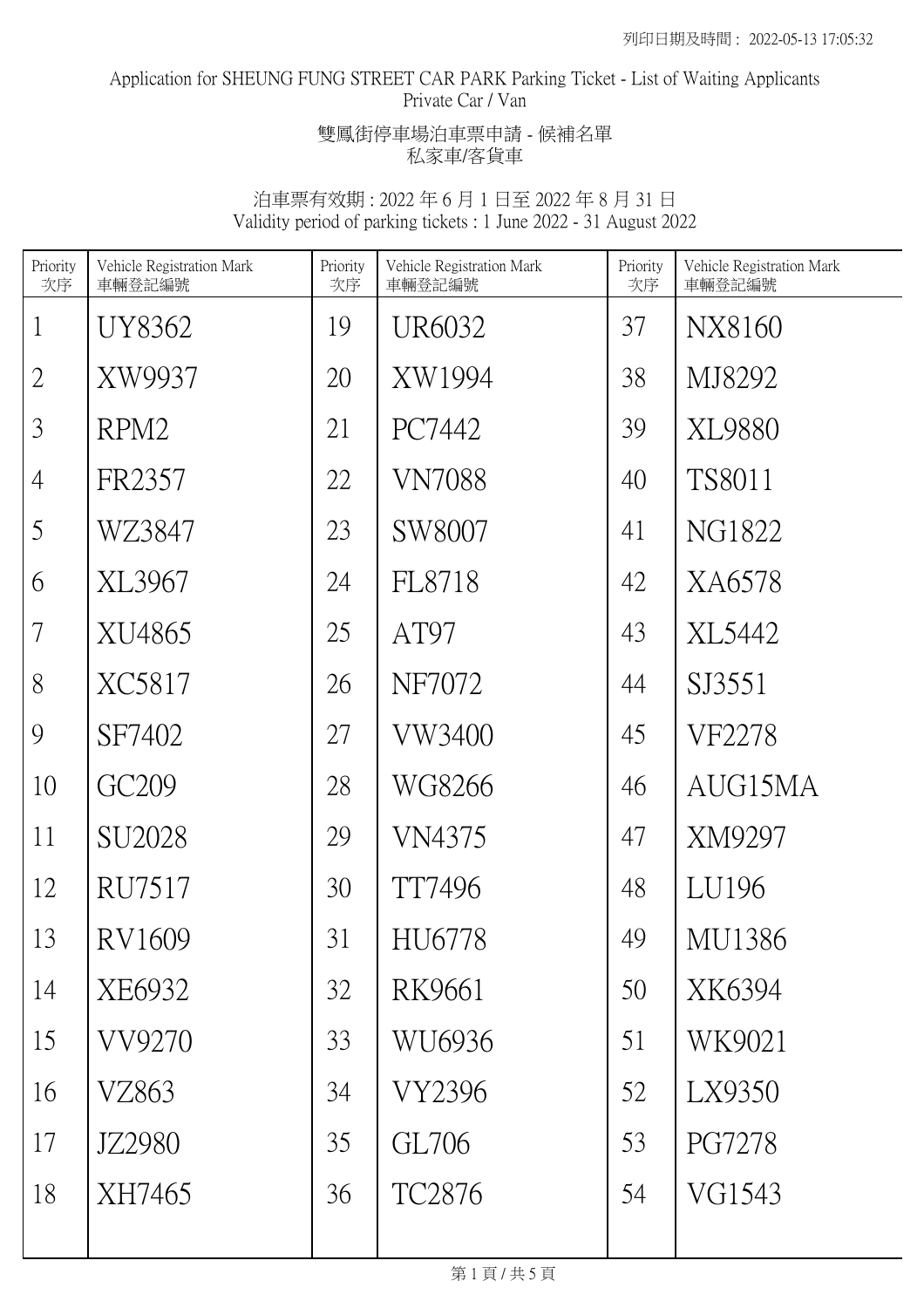| Priority<br>次序 | Vehicle Registration Mark<br>車輛登記編號 | Priority<br>次序 | Vehicle Registration Mark<br>車輛登記編號 | Priority<br>次序 | Vehicle Registration Mark<br>車輛登記編號 |
|----------------|-------------------------------------|----------------|-------------------------------------|----------------|-------------------------------------|
| 55             | XG556                               | 77             | WD9643                              | 99             | NA703                               |
| 56             | <b>UE718</b>                        | 78             | WH8170                              | 100            | SP419                               |
| 57             | <b>JCWW</b>                         | 79             | UR8073                              | 101            | SP210                               |
| 58             | CF923                               | 80             | SX3564                              | 102            | PR7248                              |
| 59             | TS1619                              | 81             | PG3645                              | 103            | PE5286                              |
| 60             | <b>RE8400</b>                       | 82             | JK8999                              | 104            | SY1664                              |
| 61             | RV8878                              | 83             | WX6493                              | 105            | XV5811                              |
| 62             | KH4988                              | 84             | <b>NA128</b>                        | 106            | UB2182                              |
| 63             | PZ9634                              | 85             | UK5910                              | 107            | XG7275                              |
| 64             | UE1811                              | 86             | TG6231                              | 108            | VG8509                              |
| 65             | WA8251                              | 87             | RL3183                              | 109            | UW6582                              |
| 66             | WC1968                              | 88             | FR6386                              | 110            | EK170                               |
| 67             | NY7199                              | 89             | MK9996                              | 111            | UD9216                              |
| 68             | CH1033                              | 90             | TW5466                              | 112            | TL6335                              |
| 69             | RB2592                              | 91             | MJ1132                              | 113            | <b>RU7981</b>                       |
| 70             | RT492                               | 92             | WS4928                              | 114            | <b>VC478</b>                        |
| 71             | <b>BW990</b>                        | 93             | <b>UU7987</b>                       | 115            | <b>VW6335</b>                       |
| 72             | TY2638                              | 94             | VL5622                              | 116            | <b>VL2030</b>                       |
| 73             | SF5888                              | 95             | <b>VL9805</b>                       | 117            | JB3282                              |
| 74             | XG4963                              | 96             | SK4028                              | 118            | ST13520                             |
| 75             | RC9244                              | 97             | WV4398                              | 119            | XF1418                              |
| 76             | VR726                               | 98             | WP632                               | 120            | WL9378                              |
|                |                                     |                |                                     |                |                                     |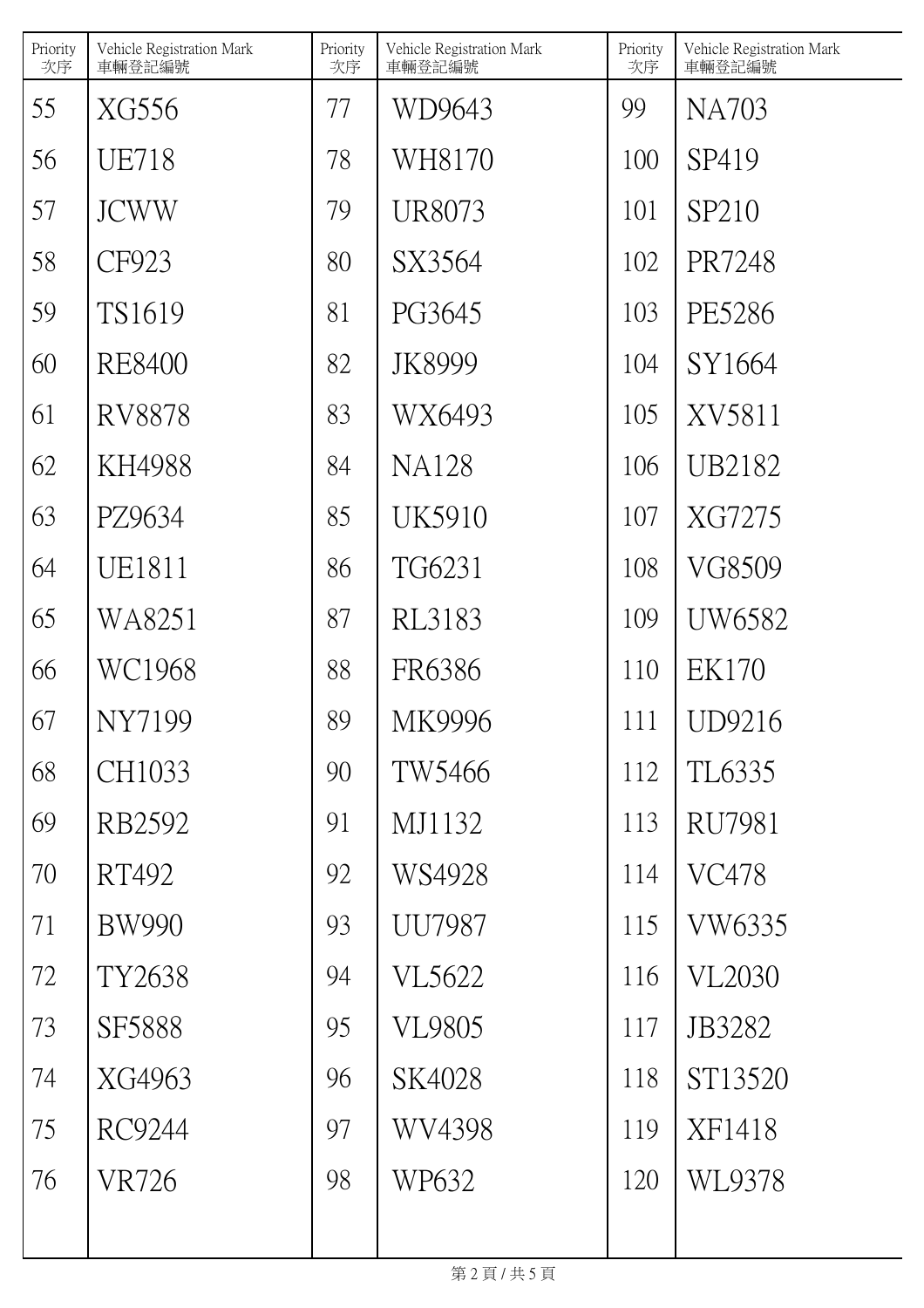| Priority<br>次序 | Vehicle Registration Mark<br>車輛登記編號 | Priority<br>次序 | Vehicle Registration Mark<br>車輛登記編號 | Priority<br>次序 | Vehicle Registration Mark<br>車輛登記編號 |
|----------------|-------------------------------------|----------------|-------------------------------------|----------------|-------------------------------------|
| 121            | MD555                               | 143            | LU8035                              | 165            | MJ409                               |
| 122            | MX8697                              | 144            | <b>UL478</b>                        | 166            | WZ8859                              |
| 123            | XK3515                              | 145            | <b>TE154</b>                        | 167            | <b>UK7864</b>                       |
| 124            | UY7444                              | 146            | MA5102                              | 168            | KJ9929                              |
| 125            | WZ8120                              | 147            | XE4805                              | 169            | DX1688                              |
| 126            | <b>BD136</b>                        | 148            | XR7242                              | 170            | VT8723                              |
| 127            | UY4826                              | 149            | LW3571                              | 171            | SS3973                              |
| 128            | XT8915                              | 150            | UZ558                               | 172            | WE4361                              |
| 129            | TT9711                              | 151            | VF786                               | 173            | GY332                               |
| 130            | XR1124                              | 152            | SM8517                              | 174            | <b>RJ577</b>                        |
| 131            | UX1841                              | 153            | <b>FK3098</b>                       | 175            | VC7188                              |
| 132            | CE9186                              | 154            | UF7396                              | 176            | NR7111                              |
| 133            | SY761                               | 155            | PA3527                              | 177            | TA1426                              |
| 134            | AY216                               | 156            | RE2752                              | 178            | SW2217                              |
| 135            | WH8755                              | 157            | PZ7205                              | 179            | RC3689                              |
| 136            | <b>US925</b>                        | 158            | GX5667                              | 180            | MF3033                              |
| 137            | XT1260                              | 159            | <b>JE982</b>                        | 181            | XY1527                              |
| 138            | WZ2469                              | 160            | MC78                                | 182            | <b>UR8200</b>                       |
| 139            | XH1266                              | 161            | RC1220                              | 183            | <b>VC9288</b>                       |
| 140            | PT532                               | 162            | TV6213                              | 184            | XM4375                              |
| 141            | TE4489                              | 163            | LD768                               | 185            | PP5889                              |
| 142            | XP2617                              | 164            | VP4984                              | 186            | UG5120                              |
|                |                                     |                |                                     |                |                                     |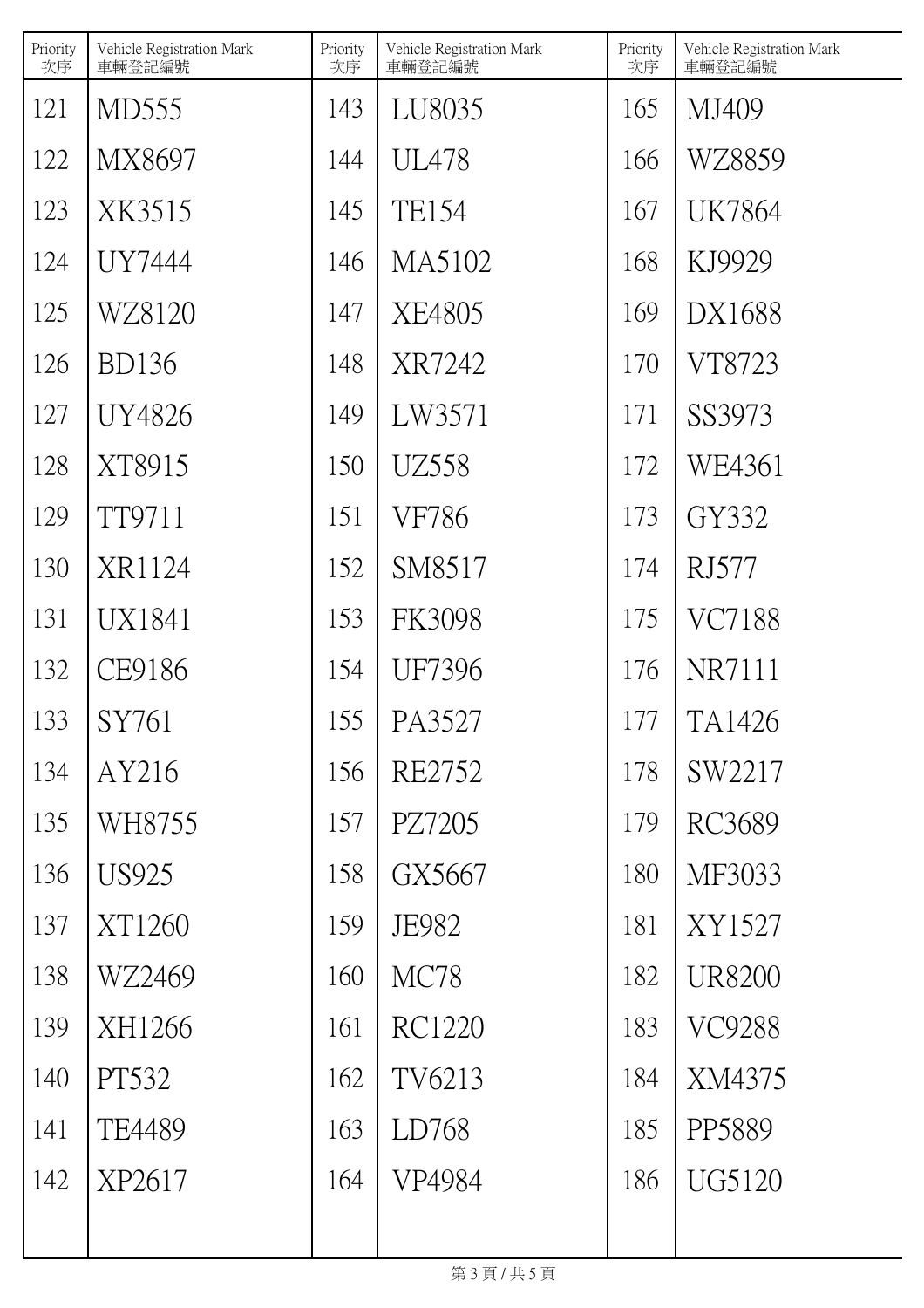| Priority<br>次序 | Vehicle Registration Mark<br>車輛登記編號 | Priority<br>次序 | Vehicle Registration Mark<br>車輛登記編號 | Priority<br>次序 | Vehicle Registration Mark<br>車輛登記編號 |
|----------------|-------------------------------------|----------------|-------------------------------------|----------------|-------------------------------------|
| 187            | XP4151                              | 209            | VJ8832                              | 231            | WZ8530                              |
| 188            | TA3712                              | 210            | XB796                               | 232            | RS6465                              |
| 189            | WA4212                              | 211            | WZ4215                              | 233            | RZ6711                              |
| 190            | RT7075                              | 212            | TZ1007                              | 234            | WR4076                              |
| 191            | FK8561                              | 213            | NJ4876                              | 235            | <b>EH773</b>                        |
| 192            | VE2511                              | 214            | JE5065                              | 236            | XN2740                              |
| 193            | TR8825                              | 215            | XV7232                              | 237            | WK4641                              |
| 194            | NP <sub>665</sub>                   | 216            | <b>UK8248</b>                       | 238            | UY803                               |
| 195            | GV9484                              | 217            | SH6902                              | 239            | VJ8058                              |
| 196            | SP8378                              | 218            | PD9129                              | 240            | LU1986                              |
| 197            | <b>CC1886</b>                       | 219            | TN7226                              | 241            | XS8171                              |
| 198            | XG6955                              | 220            | <b>UG8997</b>                       | 242            | WY8376                              |
| 199            | LP6866                              | 221            | NF8322                              | 243            | WP3932                              |
| 200            | XV7631                              | 222            | SD754                               | 244            | NV3281                              |
| 201            | HD1340                              | 223            | TG2643                              | 245            | MP1315                              |
| 202            | <b>UF977</b>                        | 224            | WM7597                              | 246            | XY8491                              |
| 203            | VU701                               | 225            | KF8817                              | 247            | NZ533                               |
| 204            | RF1699                              | 226            | <b>UV6008</b>                       | 248            | XH384                               |
| 205            | <b>RX287</b>                        | 227            | VF1131                              | 249            | XA6520                              |
| 206            | PV1792                              | 228            | EM3382                              | 250            | <b>BBS</b>                          |
| 207            | WJ5301                              | 229            | PL3818                              | 251            | <b>MN8867</b>                       |
| 208            | UE1057                              | 230            | <b>TC6866</b>                       | 252            | TM6601                              |
|                |                                     |                |                                     |                |                                     |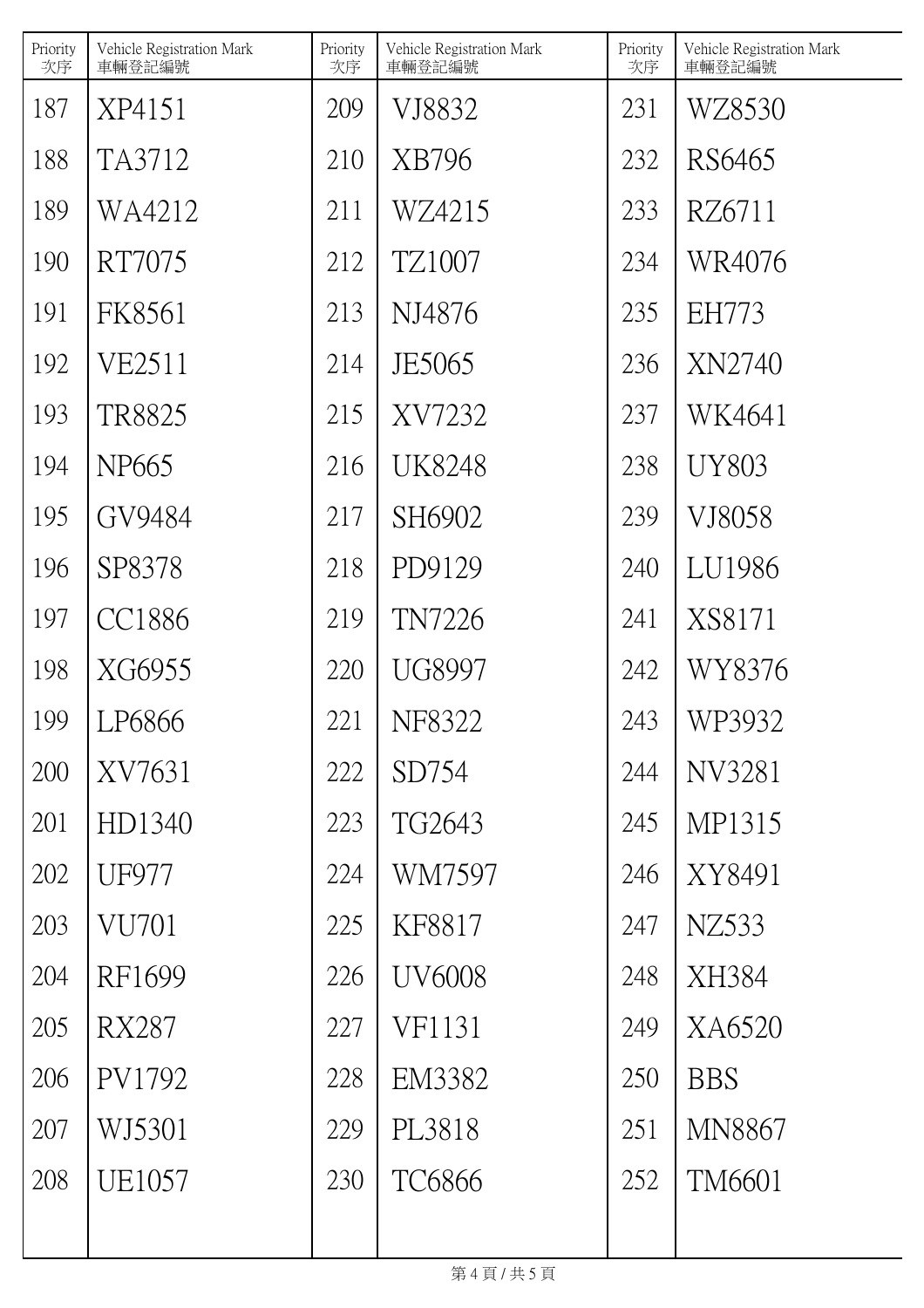| Priority<br>次序 | Vehicle Registration Mark<br>車輛登記編號 | Priority<br>次序 | Vehicle Registration Mark<br>車輛登記編號 | Priority<br>次序 | Vehicle Registration Mark<br>車輛登記編號 |
|----------------|-------------------------------------|----------------|-------------------------------------|----------------|-------------------------------------|
| 253            | WP1210                              | 275            | TH9927                              |                |                                     |
| 254            | XS647                               | 276            | VZ1587                              |                |                                     |
| 255            | JT1665                              | 277            | WK3251                              |                |                                     |
| 256            | HS9511                              | 278            | SS4388                              |                |                                     |
| 257            | SG8870                              | 279            | WT2665                              |                |                                     |
| 258            | XY1240                              | 280            | MC136                               |                |                                     |
| 259            | WG401                               | 281            | WG6801                              |                |                                     |
| 260            | VF9958                              | 282            | RL6268                              |                |                                     |
| 261            | <b>FR226</b>                        | 283            | PZ3778                              |                |                                     |
| 262            | XC3256                              | 284            | UW9079                              |                |                                     |
| 263            | TT3281                              | 285            | XV6017                              |                |                                     |
| 264            | UW8651                              | 286            | TY3281                              |                |                                     |
| 265            | WT5020                              | 287            | XP250                               |                |                                     |
| 266            | KS514                               | 288            | CD2609                              |                |                                     |
| 267            | SX3057                              | 289            | WX1316                              |                |                                     |
| 268            | WB3400                              | 290            | WB852                               |                |                                     |
| 269            | XK3502                              | 291            | KM1015                              |                |                                     |
| 270            | VW8295                              | 292            | <b>JP9938</b>                       |                |                                     |
| 271            | NX5473                              | 293            | RY9221                              |                |                                     |
| 272            | WR8171                              | 294            | UV4295                              |                |                                     |
| 273            | RA9320                              |                |                                     |                |                                     |
| 274            | PFN8411                             |                |                                     |                |                                     |
|                |                                     |                |                                     |                |                                     |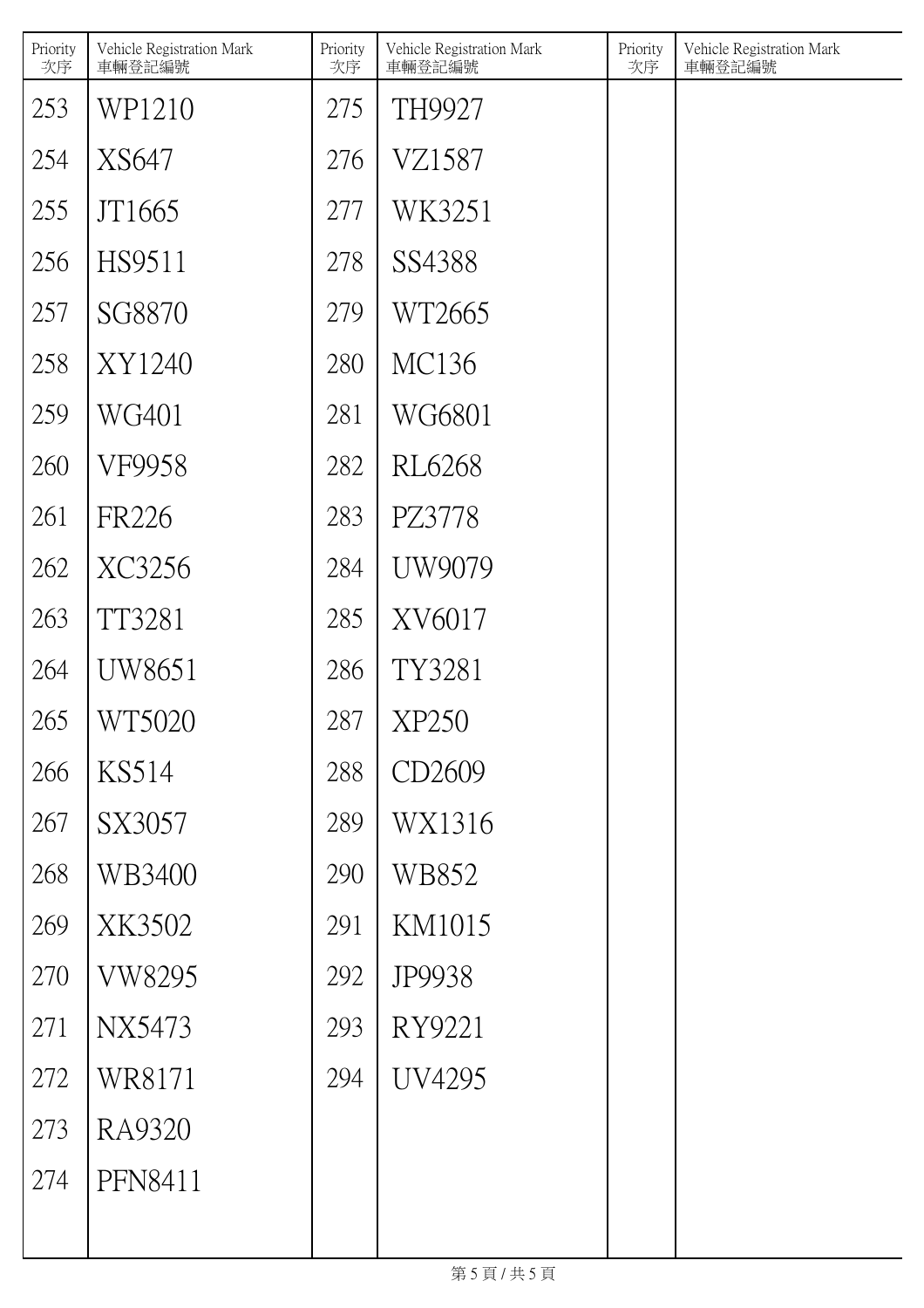## Application for SHEUNG FUNG STREET CAR PARK Parking Ticket - List of Successful Applicants Motorcycle

### 雙鳳街停車場泊車票申請 - 正選名單 電單車

|                | Vehicle Registration Mark<br>車輛登記編號 |    | Vehicle Registration Mark<br>車輛登記編號 |    | Vehicle Registration Mark<br>車輛登記編號 |
|----------------|-------------------------------------|----|-------------------------------------|----|-------------------------------------|
| $\mathbf{1}$   | DC156                               | 17 | RY3975                              | 33 | UE9019                              |
| $\overline{2}$ | FH3229                              | 18 | SE2183                              | 34 | UF7723                              |
| 3              | <b>HR8860</b>                       | 19 | SJ8211                              | 35 | UK6813                              |
| $\overline{4}$ | JR2928                              | 20 | SL4676                              | 36 | UN8672                              |
| 5              | JY8809                              | 21 | SN4186                              | 37 | VC3775                              |
| 6              | KU325                               | 22 | SZ3811                              | 38 | VD1737                              |
| 7              | LK4289                              | 23 | TA1422                              | 39 | VE1105                              |
| 8              | LL9798                              | 24 | TC4337                              | 40 | <b>VE3918</b>                       |
| 9              | LM5922                              | 25 | TD4965                              | 41 | VH3559                              |
| 10             | NN1302                              | 26 | TJ8176                              | 42 | VM3100                              |
| 11             | NW9555                              | 27 | TM7892                              | 43 | VU6197                              |
| 12             | <b>NX2010</b>                       | 28 | <b>TR9388</b>                       | 44 | VZ6947                              |
| 13             | PC3138                              | 29 | TS3635                              | 45 | WK1986                              |
| 14             | PL1812                              | 30 | TU2283                              | 46 | WN482                               |
| 15             | PR963                               | 31 | <b>UA2383</b>                       | 47 | WR1398                              |
| 16             | RB6936                              | 32 | UE1672                              | 48 | WT5450                              |
|                |                                     |    |                                     |    |                                     |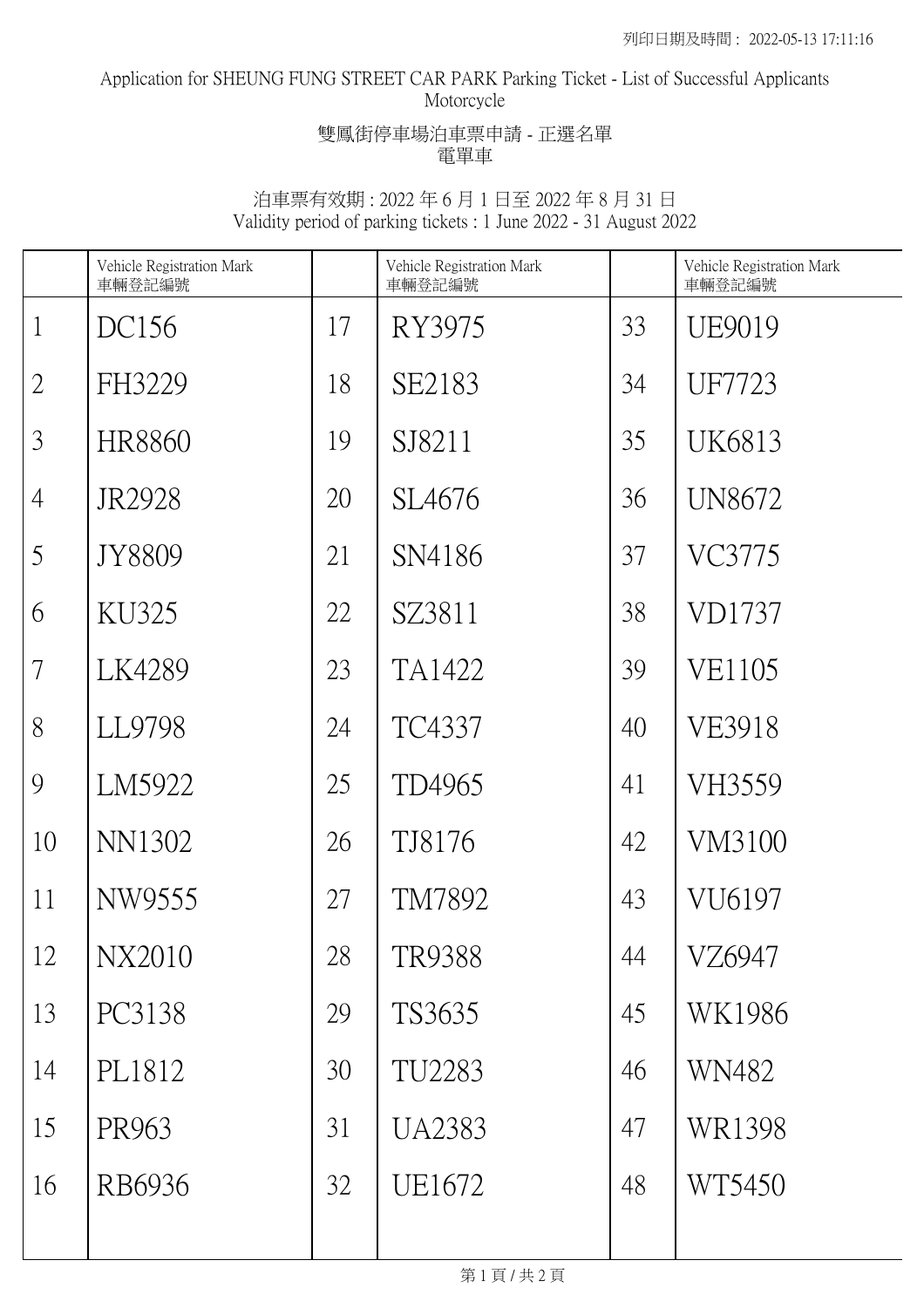|    | Vehicle Registration Mark<br>車輛登記編號 |    | Vehicle Registration Mark<br>車輛登記編號 | Vehicle Registration Mark<br>車輛登記編號 |
|----|-------------------------------------|----|-------------------------------------|-------------------------------------|
| 49 | WU8090                              | 69 | XY1757                              |                                     |
| 50 | <b>WV5838</b>                       | 70 | XY4341                              |                                     |
| 51 | WY5696                              |    |                                     |                                     |
| 52 | WY8400                              |    |                                     |                                     |
| 53 | WZ8101                              |    |                                     |                                     |
| 54 | XA3866                              |    |                                     |                                     |
| 55 | <b>XC130</b>                        |    |                                     |                                     |
| 56 | XC6460                              |    |                                     |                                     |
| 57 | XF6072                              |    |                                     |                                     |
| 58 | XH9031                              |    |                                     |                                     |
| 59 | XJ2911                              |    |                                     |                                     |
| 60 | <b>XM720</b>                        |    |                                     |                                     |
| 61 | XP2913                              |    |                                     |                                     |
| 62 | XS468                               |    |                                     |                                     |
| 63 | XT2988                              |    |                                     |                                     |
| 64 | XU9361                              |    |                                     |                                     |
| 65 | XU9368                              |    |                                     |                                     |
| 66 | XV2635                              |    |                                     |                                     |
| 67 | XW1486                              |    |                                     |                                     |
| 68 | XW7241                              |    |                                     |                                     |
|    |                                     |    |                                     |                                     |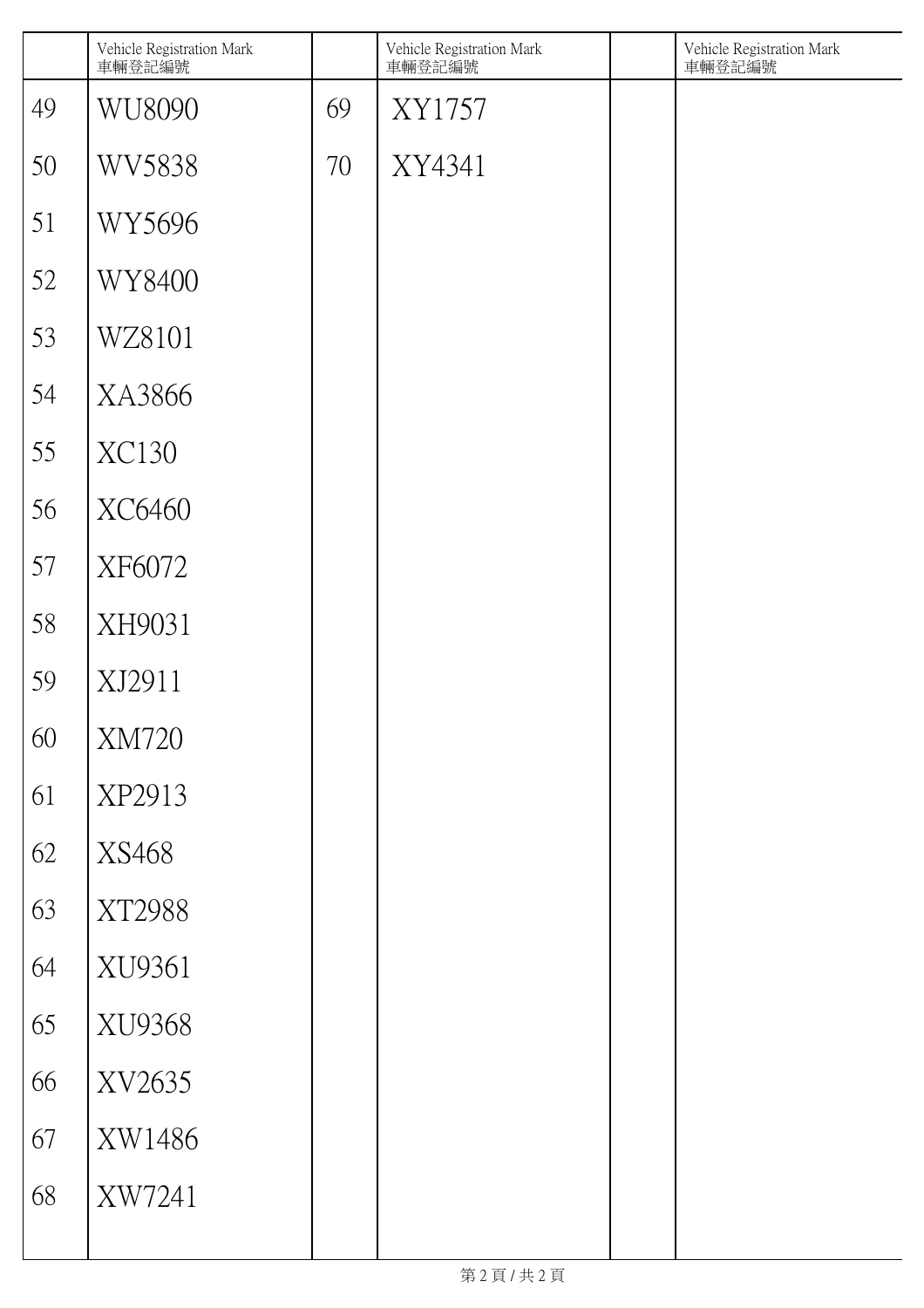## Application for SHEUNG FUNG STREET CAR PARK Parking Ticket - List of Waiting Applicants Motorcycle

### 雙鳳街停車場泊車票申請 - 候補名單 電單車

| Priority<br>次序 | Vehicle Registration Mark<br>車輛登記編號 | Priority<br>次序 | Vehicle Registration Mark<br>車輛登記編號 | Priority<br>次序 | Vehicle Registration Mark<br>車輛登記編號 |
|----------------|-------------------------------------|----------------|-------------------------------------|----------------|-------------------------------------|
| $\mathbf{1}$   | RV4282                              | 19             | WU6798                              | 37             | XS1934                              |
| $\overline{2}$ | PP9777                              | 20             | RX93                                | 38             | VR4618                              |
| 3              | VB5058                              | 21             | WR4426                              | 39             | UN8515                              |
| $\overline{4}$ | RY7532                              | 22             | DK403                               | 40             | XV8687                              |
| 5              | NT5318                              | 23             | XX3188                              | 41             | TU518                               |
| 6              | XM7798                              | 24             | WE1741                              | 42             | TZ9075                              |
| $\overline{7}$ | SJ4067                              | 25             | VB8914                              | 43             | EM9383                              |
| 8              | XP9321                              | 26             | WA8483                              | 44             | XL4259                              |
| 9              | XG3207                              | 27             | XP7975                              | 45             | WC3450                              |
| 10             | GT2551                              | 28             | UL <sub>2025</sub>                  | 46             | XR2808                              |
| 11             | NZ9319                              | 29             | WS9100                              | 47             | UY2722                              |
| 12             | WK5035                              | 30             | XL185                               | 48             | JK1689                              |
| 13             | WB442                               | 31             | UG126                               | 49             | UJ277                               |
| 14             | WG5463                              | 32             | UA6054                              | 50             | LL9910                              |
| 15             | XM2296                              | 33             | SN7517                              | 51             | NG4009                              |
| 16             | WM7422                              | 34             | <b>VN5701</b>                       | 52             | LT2111                              |
| 17             | MJ4243                              | 35             | UZ186                               | 53             | RR1762                              |
| 18             | XB5984                              | 36             | NG4894                              | 54             | MB4828                              |
|                |                                     |                |                                     |                |                                     |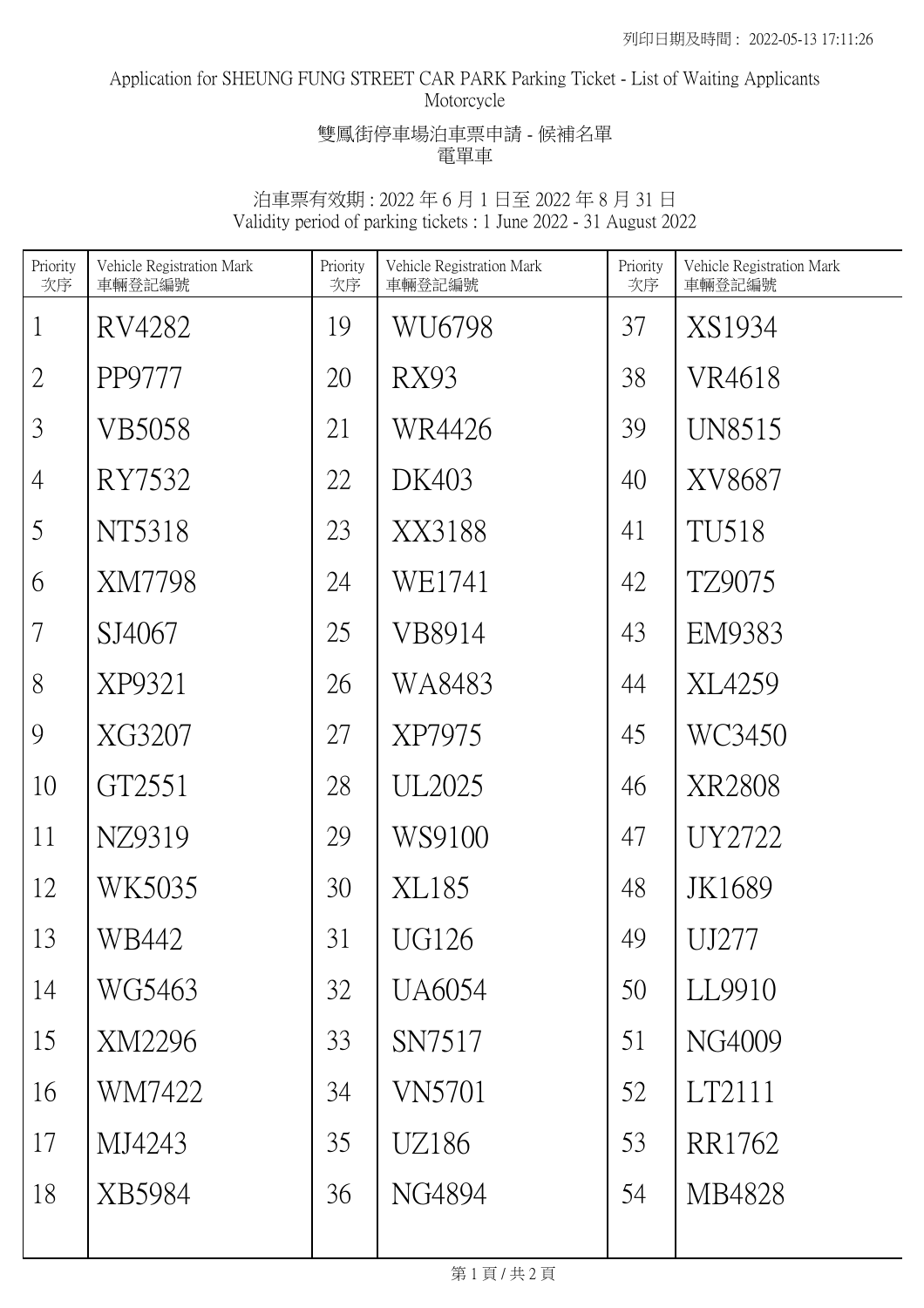| Priority<br>次序 | Vehicle Registration Mark<br>車輛登記編號 | Priority<br>次序 | Vehicle Registration Mark<br>車輛登記編號 | Priority<br>次序 | Vehicle Registration Mark<br>車輛登記編號 |
|----------------|-------------------------------------|----------------|-------------------------------------|----------------|-------------------------------------|
| 55             | XV2756                              | 77             | XY3116                              | 99             | SH6080                              |
| 56             | WR9158                              | 78             | TB481                               | 100            | XA4997                              |
| 57             | XU1843                              | 79             | XZ3152                              | 101            | SX6343                              |
| 58             | <b>VK8958</b>                       | 80             | UZ124                               | 102            | XL2327                              |
| 59             | US3972                              | 81             | SY5612                              | 103            | NK1666                              |
| 60             | WR905                               | 82             | UB9571                              | 104            | <b>XN2720</b>                       |
| 61             | XH8517                              | 83             | XL1248                              | 105            | XN5715                              |
| 62             | XA6764                              | 84             | SM6786                              | 106            | XY8025                              |
| 63             | <b>EU260</b>                        | 85             | RG7201                              | 107            | XV3568                              |
| 64             | XA533                               | 86             | SK8283                              | 108            | XK7523                              |
| 65             | KW9529                              | 87             | TR1581                              |                |                                     |
| 66             | WZ9382                              | 88             | WT2848                              |                |                                     |
| 67             | XV751                               | 89             | XY1400                              |                |                                     |
| 68             | WH9896                              | 90             | LR397                               |                |                                     |
| 69             | PP8777                              | 91             | KW924                               |                |                                     |
| 70             | XG3178                              | 92             | XV2947                              |                |                                     |
| 71             | XS3032                              | 93             | LV2253                              |                |                                     |
| 72             | UP8266                              | 94             | PN9918                              |                |                                     |
| 73             | RY912                               | 95             | XK1483                              |                |                                     |
| 74             | XM9958                              | 96             | KA517                               |                |                                     |
| 75             | RU9747                              | 97             | GU3862                              |                |                                     |
| 76             | XY8355                              | 98             | LV4777                              |                |                                     |
|                |                                     |                |                                     |                |                                     |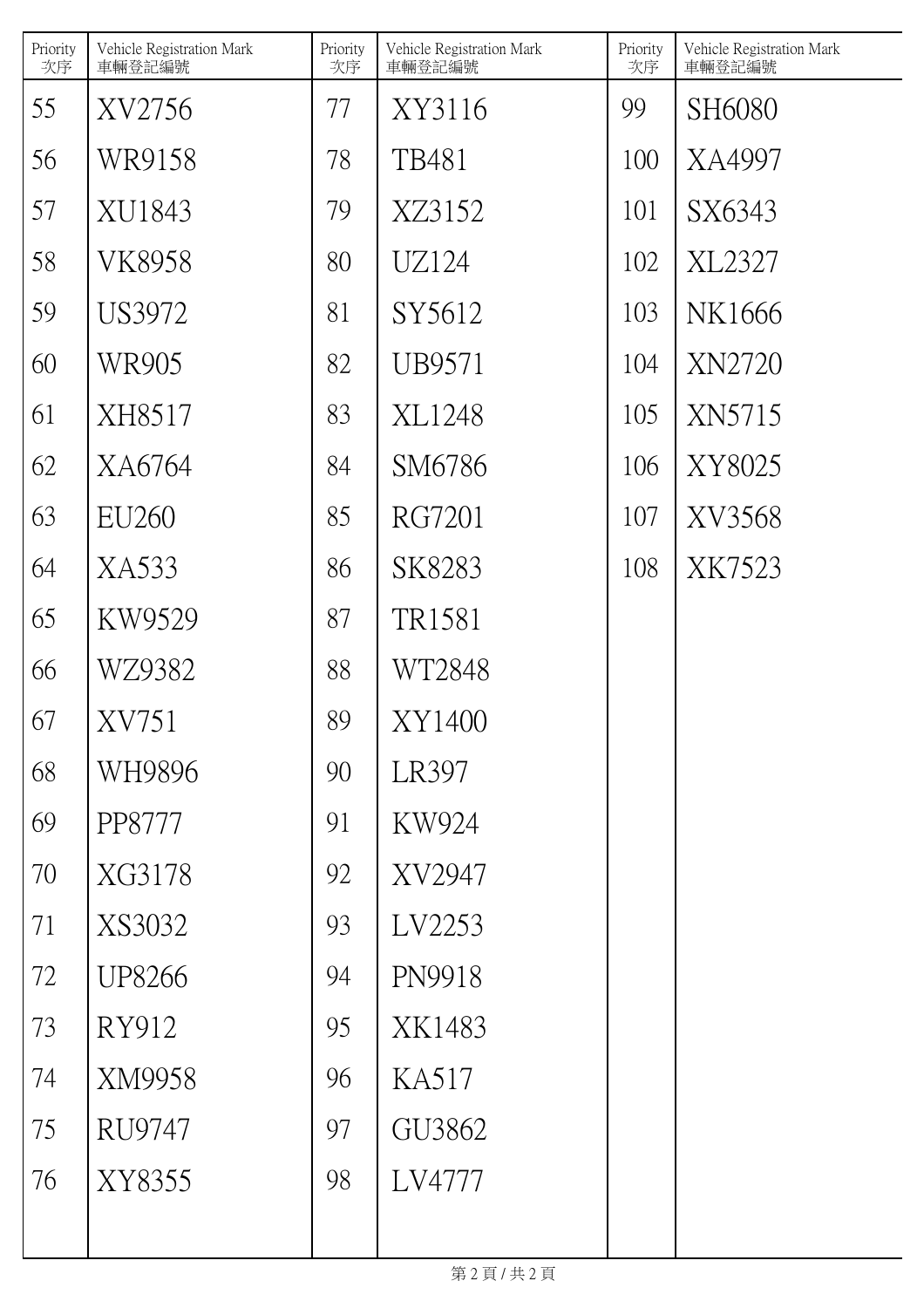#### Application for SHEUNG FUNG STREET CAR PARK Parking Ticket - List of Successful Applicants Taxi

雙鳳街停車場泊車票申請 - 正選名單 的士

|                | Vehicle Registration Mark<br>車輛登記編號 |                 | Vehicle Registration Mark<br>車輛登記編號 |    | Vehicle Registration Mark<br>車輛登記編號 |
|----------------|-------------------------------------|-----------------|-------------------------------------|----|-------------------------------------|
| $\mathbf{1}$   | DJ5089                              | 17              | LB5057                              | 33 | VX4684                              |
| $\overline{2}$ | EF9621                              | 18              | LN6293                              | 34 | WG4970                              |
| $\mathfrak{Z}$ | EU3336                              | 19              | LZ4417                              | 35 | WJ1083                              |
| $\overline{4}$ | <b>EX5085</b>                       | 20              | MG1929                              | 36 | WL4778                              |
| 5              | FB9192                              | 21              | NV6269                              | 37 | XG1864                              |
| 6              | GV8802                              | 22              | RC4305                              |    |                                     |
| $\overline{7}$ | GX5257                              | 23              | SD1268                              |    |                                     |
| 8              | HB4500                              | 24              | TK2784                              |    |                                     |
| 9              | JT1333                              | 25              | <b>TW7890</b>                       |    |                                     |
| 10             | JX8250                              | 26              | TX539                               |    |                                     |
| 11             | JZ2378                              | 27              | TY3372                              |    |                                     |
| 12             | JZ9630                              | 28              | TY9028                              |    |                                     |
| 13             | KA8100                              | 29              | <b>UX6372</b>                       |    |                                     |
| 14             | KT5327                              | 30 <sup>°</sup> | <b>UY5698</b>                       |    |                                     |
| 15             | KT9822                              | 31              | VG6220                              |    |                                     |
| 16             | KX4150                              | 32              | VS5096                              |    |                                     |
|                |                                     |                 |                                     |    |                                     |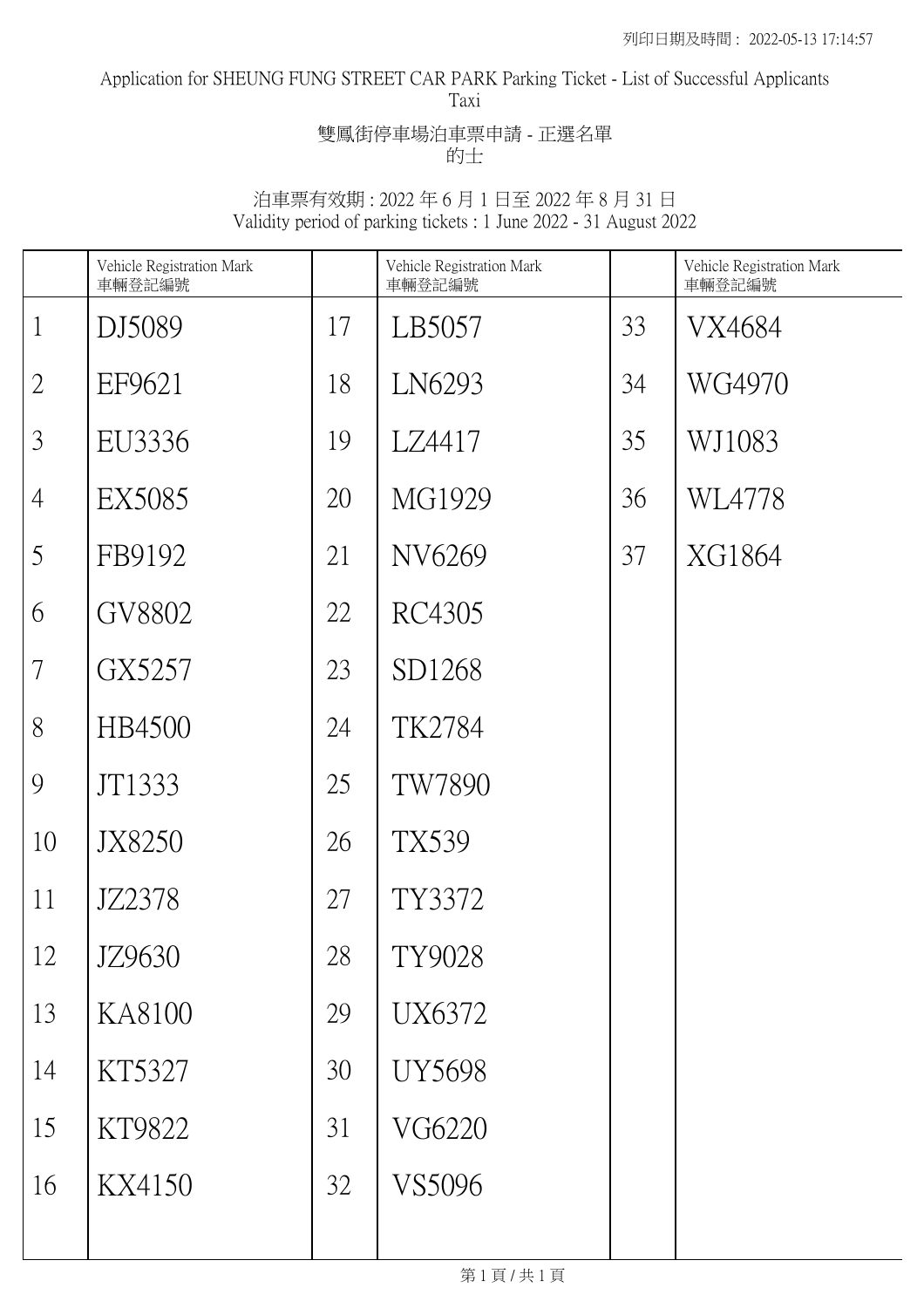#### Application for SHEUNG FUNG STREET CAR PARK Parking Ticket - List of Waiting Applicants Taxi

雙鳳街停車場泊車票申請 - 候補名單 的士

| Priority<br>次序           | Vehicle Registration Mark<br>車輛登記編號 | Priority<br>次序 | Vehicle Registration Mark<br>車輛登記編號 | Priority<br>次序 | Vehicle Registration Mark<br>車輛登記編號 |
|--------------------------|-------------------------------------|----------------|-------------------------------------|----------------|-------------------------------------|
| $\mathbf{1}$             | UA6755                              | 19             | WZ2885                              | 37             | KE4723                              |
| $\overline{2}$           | HJ1390                              | 20             | VX2920                              | 38             | WK2524                              |
| 3                        | <b>KN2600</b>                       | 21             | DJ5609                              | 39             | JZ7347                              |
| $\overline{4}$           | PE5462                              | 22             | JX8550                              | 40             | GZ9028                              |
| 5                        | WV1025                              | 23             | KC3644                              | 41             | XC358                               |
| 6                        | PZ963                               | 24             | <b>VN3808</b>                       | 42             | <b>UD896</b>                        |
| $\overline{\mathcal{L}}$ | TS7030                              | 25             | TW1176                              | 43             | TY6715                              |
| 8                        | JT5322                              | 26             | FA2079                              | 44             | CP139                               |
| 9                        | KH6129                              | 27             | WA9465                              | 45             | VS927                               |
| 10                       | EK9982                              | 28             | MH1394                              | 46             | <b>TE726</b>                        |
| 11                       | WT2895                              | 29             | RE8110                              | 47             | AB2829                              |
| 12                       | GU1333                              | 30             | TD9023                              | 48             | ET6660                              |
| 13                       | EW8818                              | 31             | VV9981                              | 49             | UD854                               |
| 14                       | JC6648                              | 32             | WK9400                              | 50             | SS8449                              |
| 15                       | UE1050                              | 33             | ST5058                              | 51             | XA609                               |
| 16                       | XP6879                              | 34             | UD6933                              | 52             | MG9109                              |
| 17                       | AH9182                              | 35             | KB3660                              | 53             | PJ2926                              |
| 18                       | TE1672                              | 36             | JZ5983                              | 54             | DV8331                              |
|                          |                                     |                |                                     |                |                                     |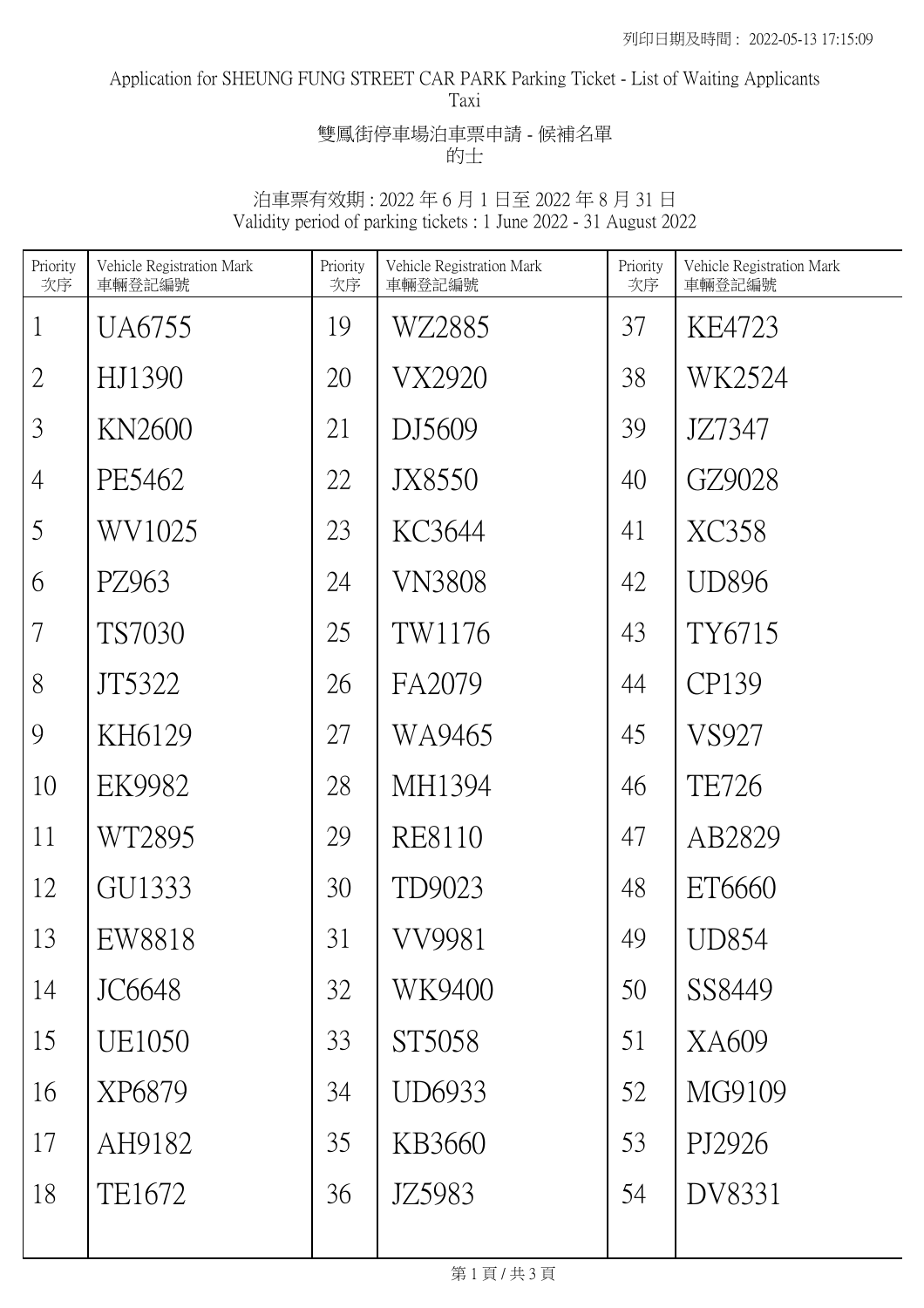| Priority<br>次序 | Vehicle Registration Mark<br>車輛登記編號 | Priority<br>次序 | Vehicle Registration Mark<br>車輛登記編號 | Priority<br>次序 | Vehicle Registration Mark<br>車輛登記編號 |
|----------------|-------------------------------------|----------------|-------------------------------------|----------------|-------------------------------------|
| 55             | KH7754                              | 77             | DB6186                              | 99             | TF442                               |
| 56             | TS6854                              | 78             | MA420                               | 100            | VT9226                              |
| 57             | TJ4196                              | 79             | RN9852                              | 101            | WT6933                              |
| 58             | KB6854                              | 80             | KZ4178                              | 102            | JR8386                              |
| 59             | PY1197                              | 81             | LW5747                              | 103            | SZ2674                              |
| 60             | EB3226                              | 82             | KA1657                              | 104            | DD4700                              |
| 61             | GX1486                              | 83             | WZ7453                              | 105            | TP8026                              |
| 62             | EF1183                              | 84             | TS6526                              | 106            | LA5010                              |
| 63             | EL2308                              | 85             | UD2027                              | 107            | KD844                               |
| 64             | VB8713                              | 86             | JT3980                              | 108            | GE6739                              |
| 65             | UB2178                              | 87             | KD4476                              | 109            | GG6126                              |
| 66             | TY5897                              | 88             | FJ2866                              | 110            | XM2795                              |
| 67             | JD9992                              | 89             | WZ1934                              | 111            | KR6206                              |
| 68             | LY3017                              | 90             | SN9841                              | 112            | CZ346                               |
| 69             | VT5488                              | 91             | VG3459                              | 113            | KG9949                              |
| 70             | JV4234                              | 92             | SZ3875                              | 114            | VE2502                              |
| 71             | FR2001                              | 93             | <b>FU9020</b>                       | 115            | WW6287                              |
| 72             | CP7169                              | 94             | <b>FW782</b>                        | 116            | VX3268                              |
| 73             | LA4211                              | 95             | KG2125                              | 117            | <b>VN1376</b>                       |
| 74             | UB7087                              | 96             | LZ1067                              | 118            | KL6929                              |
| 75             | LB3007                              | 97             | TJ8603                              | 119            | XH1693                              |
| 76             | JJ5210                              | 98             | <b>VT809</b>                        | 120            | XK1851                              |
|                |                                     |                |                                     |                |                                     |